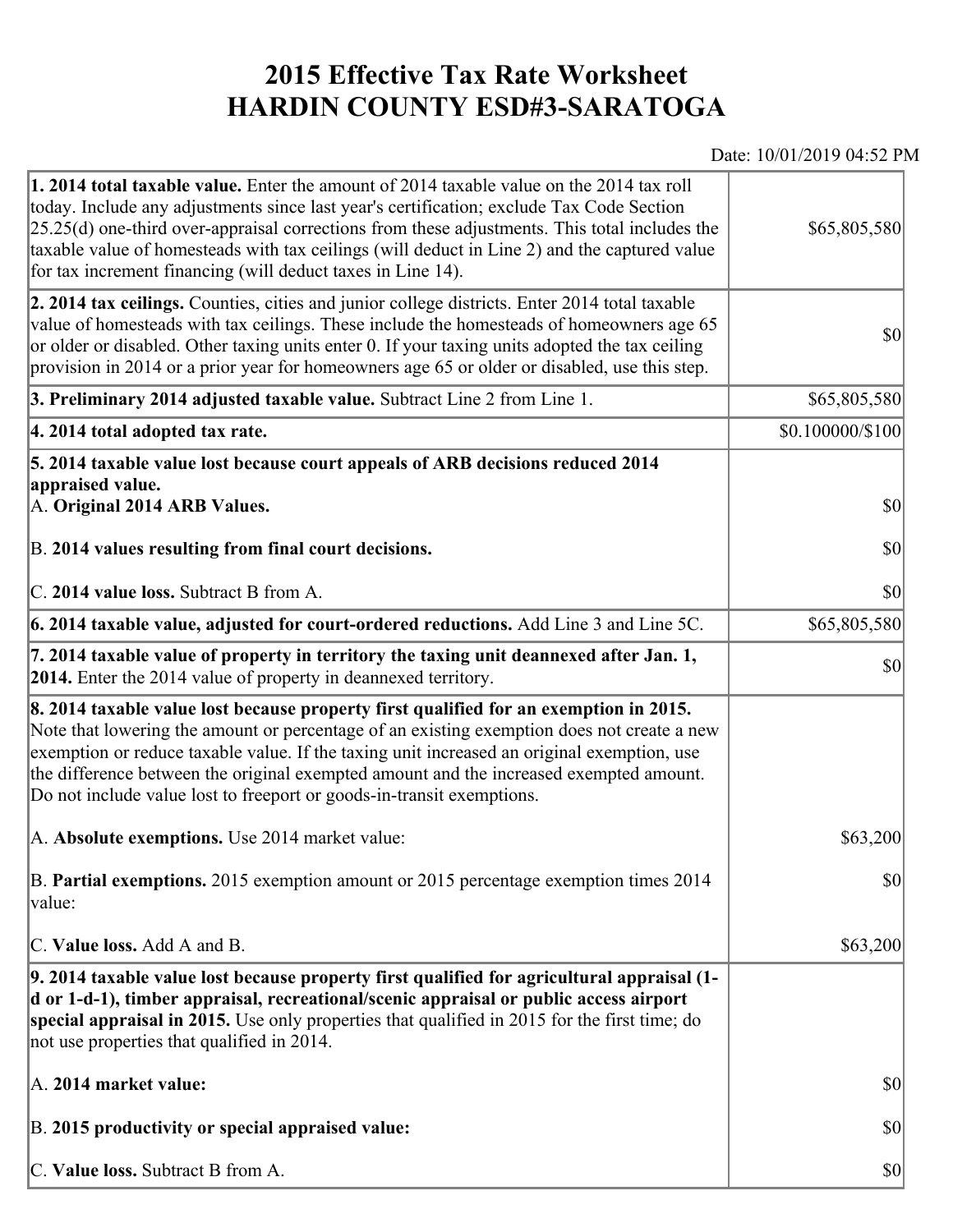| 10. Total adjustments for lost value. Add lines 7, 8C and 9C.                                                                                                                                                                                                                                                                                                                                                                                                                                                                                                                                                                                                                                              | \$63,200     |
|------------------------------------------------------------------------------------------------------------------------------------------------------------------------------------------------------------------------------------------------------------------------------------------------------------------------------------------------------------------------------------------------------------------------------------------------------------------------------------------------------------------------------------------------------------------------------------------------------------------------------------------------------------------------------------------------------------|--------------|
| 11. 2014 adjusted taxable value. Subtract Line 10 from Line 6.                                                                                                                                                                                                                                                                                                                                                                                                                                                                                                                                                                                                                                             | \$65,742,380 |
| 12. Adjusted 2014 taxes. Multiply Line 4 by line 11 and divide by \$100.                                                                                                                                                                                                                                                                                                                                                                                                                                                                                                                                                                                                                                   | \$65,742     |
| 13. Taxes refunded for years preceding tax year 2014. Enter the amount of taxes refunded<br>by the taxing unit for tax years preceding tax year 2014. Types of refunds include court<br>decisions, Tax Code Section 25.25(b) and (c) corrections and Tax Code Section 31.11<br>payment errors. Do not include refunds for tax year 2014. This line applies only to tax years<br>preceding tax year 2014.                                                                                                                                                                                                                                                                                                   | \$84         |
| 14. Taxes in tax increment financing (TIF) for tax year 2014. Enter the amount of taxes<br>paid into the tax increment fund for a reinvestment zone as agreed by the taxing unit. If the<br>taxing unit has no 2015 captured appraised value in Line 16D, enter 0.                                                                                                                                                                                                                                                                                                                                                                                                                                         | $ 10\rangle$ |
| 15. Adjusted 2014 taxes with refunds and TIF adjustment. Add Lines 12 and 13, subtract<br>Line 14.                                                                                                                                                                                                                                                                                                                                                                                                                                                                                                                                                                                                         | \$65,826     |
| 16. Total 2015 taxable value on the 2015 certified appraisal roll today. This value<br>includes only certified values and includes the total taxable value of homesteads with tax<br>ceilings (will deduct in Line 18). These homesteads include homeowners age 65 or older or<br>disabled.                                                                                                                                                                                                                                                                                                                                                                                                                |              |
| A. Certified values:                                                                                                                                                                                                                                                                                                                                                                                                                                                                                                                                                                                                                                                                                       | \$67,241,760 |
| B. Counties: Include railroad rolling stock values certified by the Comptroller's office:                                                                                                                                                                                                                                                                                                                                                                                                                                                                                                                                                                                                                  | $ 10\rangle$ |
| C. Pollution control exemption: Deduct the value of property exempted for the current tax<br>year for the first time as pollution control property:                                                                                                                                                                                                                                                                                                                                                                                                                                                                                                                                                        | $ 10\rangle$ |
| $\vert$ D. Tax increment financing: Deduct the 2015 captured appraised value of property taxable<br>by a taxing unit in a tax increment financing zone for which the 2015 taxes will be deposited<br>into the tax increment fund. Do not include any new property value that will be included in<br>Line 21 below.                                                                                                                                                                                                                                                                                                                                                                                         | $ 10\rangle$ |
| E. Total 2015 value. Add A and B, then subtract C and D.                                                                                                                                                                                                                                                                                                                                                                                                                                                                                                                                                                                                                                                   | \$67,241,760 |
| 17. Total value of properties under protest or not included on certified appraisal roll.                                                                                                                                                                                                                                                                                                                                                                                                                                                                                                                                                                                                                   |              |
| A. 2015 taxable value of properties under protest. The chief appraiser certifies a list of<br>properties still under ARB protest. The list shows the appraisal district's value and the<br>taxpayer's claimed value, if any, or an estimate of the value if the taxpayer wins. For each of<br>the properties under protest, use the lowest of these values. Enter the total value.                                                                                                                                                                                                                                                                                                                         | \$13,810     |
| B. 2015 value of properties not under protest or included on certified appraisal roll.<br>The chief appraiser gives taxing units a list of those taxable properties that the chief<br>appraiser knows about, but are not included in the appraisal roll certification. These<br>properties also are not on the list of properties that are still under protest. On this list of<br>properties, the chief appraiser includes the market value, appraised value and exemptions for<br>the preceding year and a reasonable estimate of the market value, appraised value and<br>exemptions for the current year. Use the lower market, appraised or taxable value (as<br>appropriate). Enter the total value. | $ 10\rangle$ |
| C. Total value under protest or not certified: Add A and B.                                                                                                                                                                                                                                                                                                                                                                                                                                                                                                                                                                                                                                                | \$13,810     |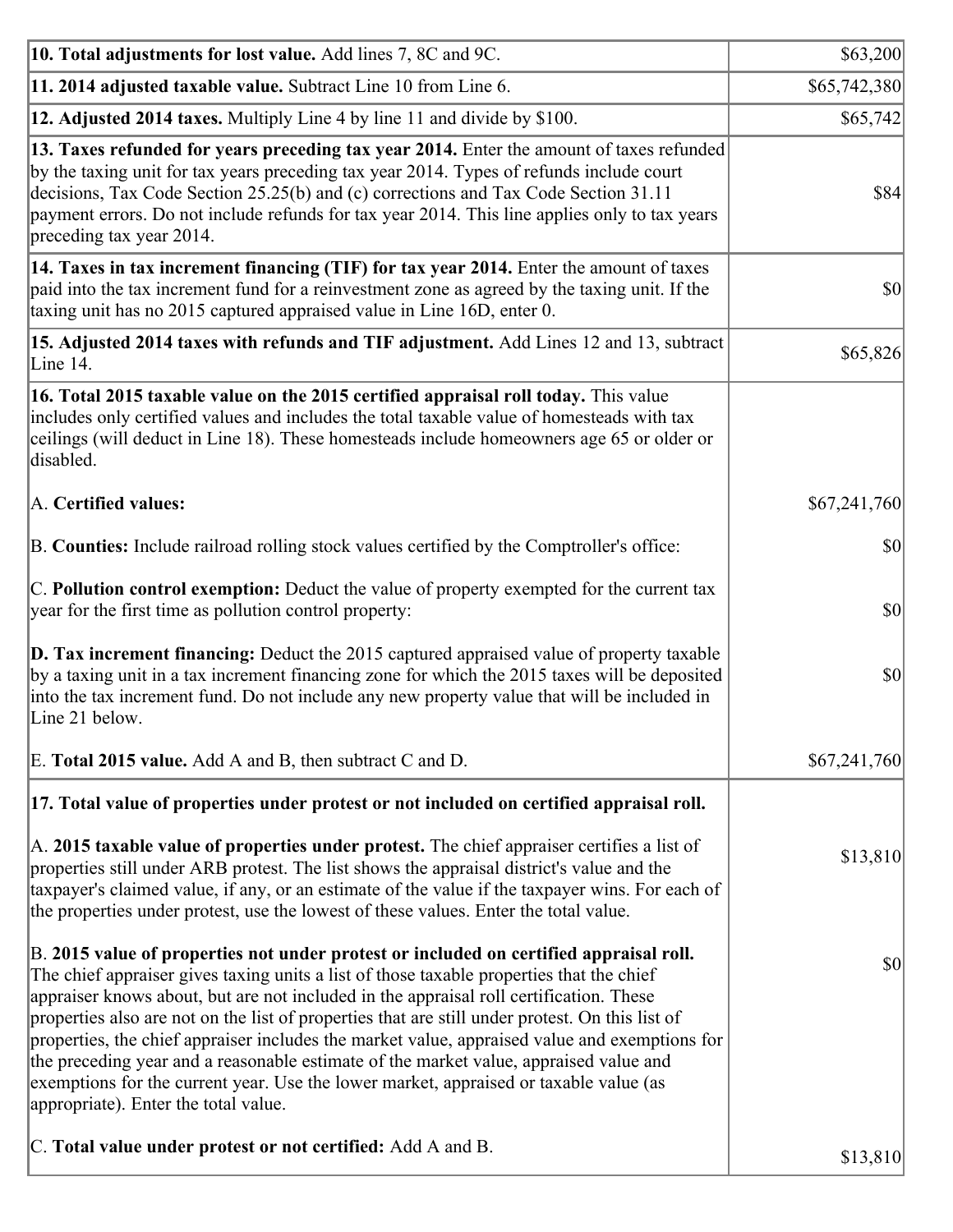| 18. 2015 tax ceilings. Counties, cities and junior colleges enter 2015 total taxable value of<br>homesteads with tax ceilings. These include the homesteads of homeowners age 65 or older<br>or disabled. Other taxing units enter 0. If your taxing units adopted the tax ceiling provision<br>$\ln 2014$ or a prior year for homeowners age 65 or older or disabled, use this step.                                                                                                                                                                                                                                              | <b>\$0</b>       |
|------------------------------------------------------------------------------------------------------------------------------------------------------------------------------------------------------------------------------------------------------------------------------------------------------------------------------------------------------------------------------------------------------------------------------------------------------------------------------------------------------------------------------------------------------------------------------------------------------------------------------------|------------------|
| 19. 2015 total taxable value. Add Lines 16E and 17C. Subtract Line 18.                                                                                                                                                                                                                                                                                                                                                                                                                                                                                                                                                             | \$67,255,570]    |
| 20. Total 2015 taxable value of properties in territory annexed after Jan. 1, 2014.<br>Include both real and personal property. Enter the 2015 value of property in territory<br>annexed.                                                                                                                                                                                                                                                                                                                                                                                                                                          | <b>\$0</b>       |
| 21. Total 2015 taxable value of new improvements and new personal property located<br>in new improvements. New means the item was not on the appraisal roll in 2014. An<br>improvement is a building, structure, fixture or fence erected on or affixed to land. New<br>additions to existing improvements may be included if the appraised value can be<br>determined. New personal property in a new improvement must have been brought into the<br>taxing unit after Jan. 1, 2014, and be located in a new improvement. New improvements <b>do</b><br>include property on which a tax abatement agreement has expired for 2015. | \$1,199,880      |
| 22. Total adjustments to the 2015 taxable value. Add Lines 20 and 21.                                                                                                                                                                                                                                                                                                                                                                                                                                                                                                                                                              | \$1,199,880      |
| <b>23. 2015 adjusted taxable value.</b> Subtract Line 22 from Line 19.                                                                                                                                                                                                                                                                                                                                                                                                                                                                                                                                                             | \$66,055,690     |
| <b>24. 2015 effective tax rate.</b> Divide Line 15 by Line 23 and multiply by $$100$ .                                                                                                                                                                                                                                                                                                                                                                                                                                                                                                                                             | \$0.099652/\$100 |
| <b>25. COUNTIES ONLY.</b> Add together the effective tax rates for each type of tax the county<br>levies. The total is the 2015 county effective tax rate.                                                                                                                                                                                                                                                                                                                                                                                                                                                                         |                  |

A county, city or hospital district that adopted the additional sales tax in November 2014 or in May 2015 must adjust its effective tax rate. The Additional Sales Tax Rate Worksheet sets out this adjustment. Do not forget to complete the Additional Sales Tax Rate Worksheet if the taxing unit adopted the additional sales tax on these dates.

<sup>1</sup>Tex. Tax Code Section  $26.012(14)$ <sup>2</sup>Tex. Tax Code Section  $26.012(14)$  $3$ Tex. Tax Code Section 26.012(13)  ${}^{4}$ Tex. Tax Code Section 26.012(15) <sup>5</sup>Tex. Tax Code Section 26.012(15)  ${}^{6}$ Tex. Tax Code Section 26.012(15)  $7$ Tex. Tax Code Section 26.012(13)  ${}^{8}$ Tex. Tax Code Section 26.03(c)  $^{9}$ Tex. Tax Code Section 26.012(13)  $10$ Tex. Tax Code Section 26.012(15) <sup>11</sup>Tex. Tax Code Section  $26.03(c)$ <sup>12</sup>Tex. Tax Code Section  $26.01(c)$ <sup>13</sup>Tex. Tax Code Section 26.04 and 26.041 <sup>14</sup>Tex. Tax Code Section 26.04 and 26.041 <sup>15</sup>Tex. Tax Code Section  $26.012(6)$  $16$ Tex. Tax Code Section 26.012(17) <sup>17</sup>Tex. Tax Code Section 26.012(17) <sup>18</sup>Tex. Tax Code Section  $26.04(c)$  $19$ Tex. Tax Code Section 26.04(d)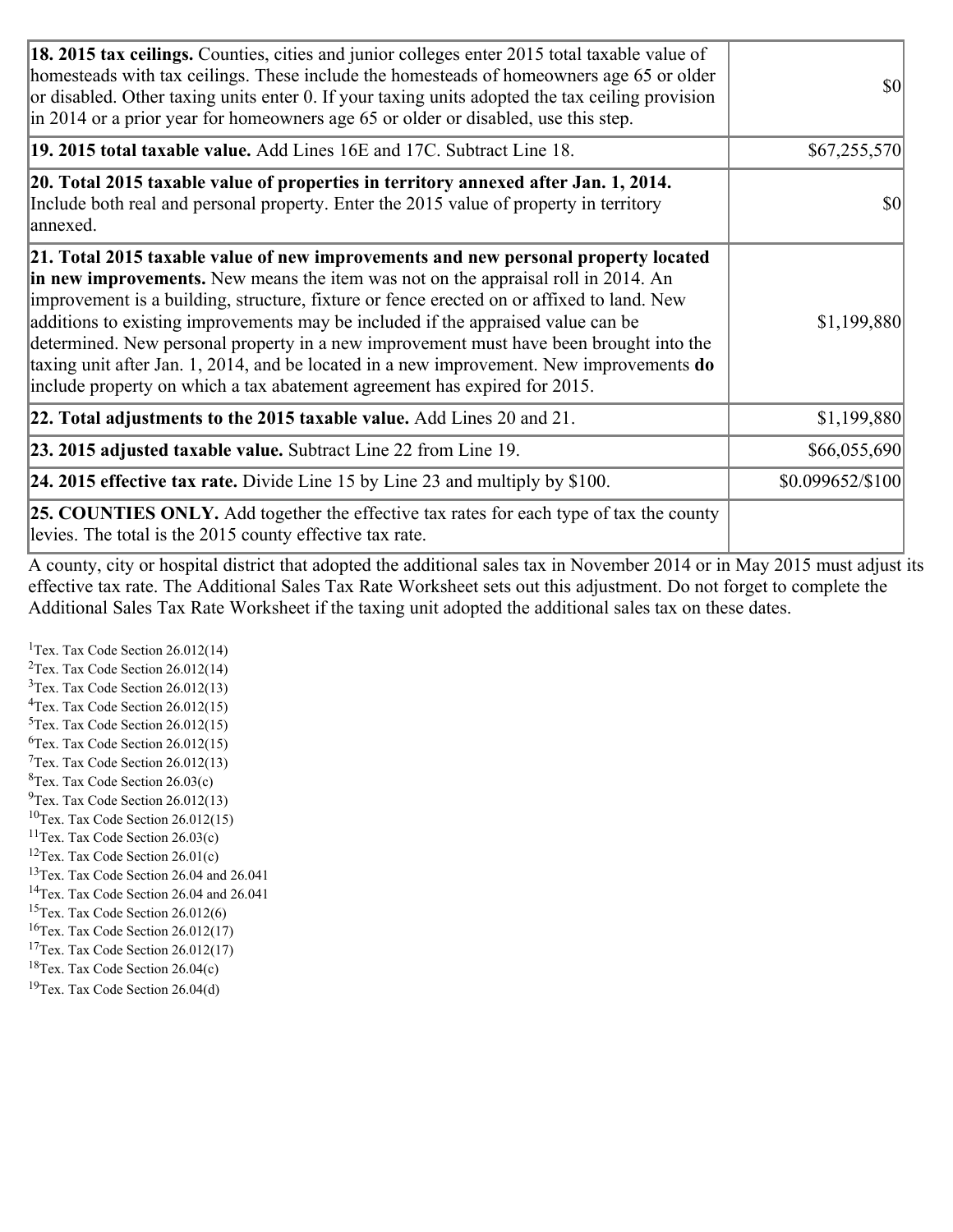## **2015 Rollback Tax Rate Worksheet HARDIN COUNTY ESD#3-SARATOGA**

Date: 10/01/2019

| 26. 2014 maintenance and operations (M&O) tax rate.                                                                                                                                                                                                                                                                                                                                                                                                                                                                                                                                                                                                                     | \$0.100000/\$100 |
|-------------------------------------------------------------------------------------------------------------------------------------------------------------------------------------------------------------------------------------------------------------------------------------------------------------------------------------------------------------------------------------------------------------------------------------------------------------------------------------------------------------------------------------------------------------------------------------------------------------------------------------------------------------------------|------------------|
| $ 27.2014$ adjusted taxable value. Enter the amount from Line 11.                                                                                                                                                                                                                                                                                                                                                                                                                                                                                                                                                                                                       | \$65,742,380     |
| 28. 2014 M&O taxes.                                                                                                                                                                                                                                                                                                                                                                                                                                                                                                                                                                                                                                                     |                  |
|                                                                                                                                                                                                                                                                                                                                                                                                                                                                                                                                                                                                                                                                         |                  |
| A. Multiply Line 26 by Line 27 and divide by $$100$ .                                                                                                                                                                                                                                                                                                                                                                                                                                                                                                                                                                                                                   | \$65,742]        |
| B. Cities, counties and hospital districts with additional sales tax: Amount of additional<br>sales tax collected and spent on M&O expenses in 2014. Enter amount from full year's sales<br>tax revenue spent for M&O in 2014 fiscal year, if any. Other taxing units enter 0. Counties<br>exclude any amount that was spent for economic development grants from the amount of<br>sales tax spent.                                                                                                                                                                                                                                                                     | $ 10\rangle$     |
| C. Counties: Enter the amount for the state criminal justice mandate. If second or later year,<br>the amount is for increased cost above last year's amount. Other taxing units enter 0.                                                                                                                                                                                                                                                                                                                                                                                                                                                                                | $ 10\rangle$     |
| D. Transferring function: If discontinuing all of a department, function or activity and<br>transferring it to another taxing unit by written contract, enter the amount spent by the taxing<br>unit discontinuing the function in the 12 months preceding the month of this calculation. If<br>the taxing unit did not operate this function for this 12-month period, use the amount spent<br>in the last full fiscal year in which the taxing unit operated the function. The taxing unit<br>discontinuing the function will subtract this amount in H below. The taxing unit receiving<br>the function will add this amount in H below. Other taxing units enter 0. | $ 10\rangle$     |
| E. Taxes refunded for years preceding tax year 2014: Enter the amount of $M&O$ taxes<br>refunded in the preceding year for taxes before that year. Types of refunds include court<br>decisions, Tax Code Section 25.25(b) and (c) corrections and Tax Code Section 31.11<br>payment errors. Do not include refunds for tax year 2014. This line applies only to tax years<br>preceding tax year 2014.                                                                                                                                                                                                                                                                   | $ 10\rangle$     |
| F. Enhanced indigent health care expenditures: Enter the increased amount for the<br>current year's enhanced indigent health care expenditures above the preceding tax year's<br>enhanced indigent health care expenditures, less any state assistance.                                                                                                                                                                                                                                                                                                                                                                                                                 | \$0              |
| G. Taxes in TIF: Enter the amount of taxes paid into the tax increment fund for a<br>reinvestment zone as agreed by the taxing unit. If the taxing unit has no 2015 captured<br>appraised value in Line 16D, enter 0.                                                                                                                                                                                                                                                                                                                                                                                                                                                   | $ 10\rangle$     |
| <b>H. Adjusted M&amp;O Taxes.</b> Add A, B, C, E and F. For unit with D, subtract if discontinuing<br>function and add if receiving function. Subtract G.                                                                                                                                                                                                                                                                                                                                                                                                                                                                                                               | \$65,742         |
| 29. 2015 adjusted taxable value. Enter Line 23 from the Effective Tax Rate Worksheet.                                                                                                                                                                                                                                                                                                                                                                                                                                                                                                                                                                                   | \$66,055,690     |
| 30. 2015 effective maintenance and operations rate. Divide Line 28H by Line 29 and<br>multiply by \$100.                                                                                                                                                                                                                                                                                                                                                                                                                                                                                                                                                                | \$0.099525/\$100 |
| 31. 2015 rollback maintenance and operation rate. Multiply Line 30 by 1.08.                                                                                                                                                                                                                                                                                                                                                                                                                                                                                                                                                                                             | \$0.107487/\$100 |